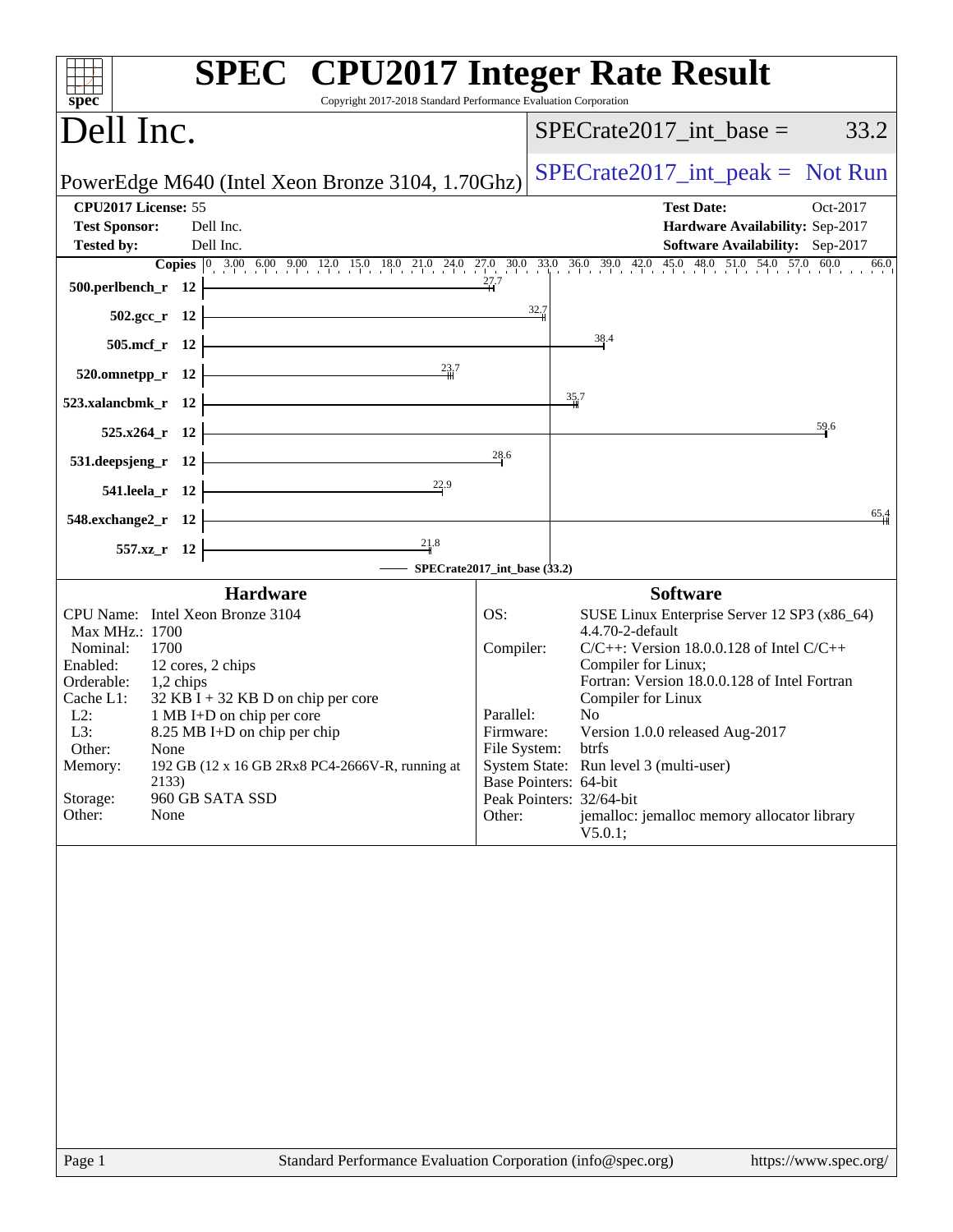| spec                                                                                                                                                                                                                                                |               |                |                | <b>SPEC CPU2017 Integer Rate Result</b><br>Copyright 2017-2018 Standard Performance Evaluation Corporation |              |                                    |       |               |                |              |                   |              |                                 |              |
|-----------------------------------------------------------------------------------------------------------------------------------------------------------------------------------------------------------------------------------------------------|---------------|----------------|----------------|------------------------------------------------------------------------------------------------------------|--------------|------------------------------------|-------|---------------|----------------|--------------|-------------------|--------------|---------------------------------|--------------|
| Dell Inc.                                                                                                                                                                                                                                           |               |                |                |                                                                                                            |              | $SPECrate2017$ _int_base =<br>33.2 |       |               |                |              |                   |              |                                 |              |
| $SPECTate2017\_int\_peak = Not Run$<br>PowerEdge M640 (Intel Xeon Bronze 3104, 1.70Ghz)                                                                                                                                                             |               |                |                |                                                                                                            |              |                                    |       |               |                |              |                   |              |                                 |              |
| CPU2017 License: 55                                                                                                                                                                                                                                 |               |                |                |                                                                                                            |              |                                    |       |               |                |              | <b>Test Date:</b> |              | Oct-2017                        |              |
| <b>Test Sponsor:</b>                                                                                                                                                                                                                                | Dell Inc.     |                |                |                                                                                                            |              |                                    |       |               |                |              |                   |              | Hardware Availability: Sep-2017 |              |
| <b>Tested by:</b>                                                                                                                                                                                                                                   | Dell Inc.     |                |                |                                                                                                            |              |                                    |       |               |                |              |                   |              | Software Availability: Sep-2017 |              |
|                                                                                                                                                                                                                                                     |               |                |                |                                                                                                            |              | <b>Results Table</b>               |       |               |                |              |                   |              |                                 |              |
|                                                                                                                                                                                                                                                     |               |                |                | <b>Base</b>                                                                                                |              |                                    |       |               |                |              | <b>Peak</b>       |              |                                 |              |
| <b>Benchmark</b>                                                                                                                                                                                                                                    | <b>Copies</b> | <b>Seconds</b> | Ratio          | <b>Seconds</b>                                                                                             | <b>Ratio</b> | <b>Seconds</b>                     | Ratio | <b>Copies</b> | <b>Seconds</b> | <b>Ratio</b> | <b>Seconds</b>    | <b>Ratio</b> | <b>Seconds</b>                  | <b>Ratio</b> |
| 500.perlbench_r                                                                                                                                                                                                                                     | 12            | 687            | 27.8           | 698                                                                                                        | 27.4         | 689                                | 27.7  |               |                |              |                   |              |                                 |              |
| $502.\text{sec}$                                                                                                                                                                                                                                    | 12            | 523            | 32.5           | 519                                                                                                        | 32.7         | 519                                | 32.7  |               |                |              |                   |              |                                 |              |
| 505.mcf r                                                                                                                                                                                                                                           | 12            | 506            | 38.3           | 505                                                                                                        | 38.4         | 505                                | 38.4  |               |                |              |                   |              |                                 |              |
| 520.omnetpp_r                                                                                                                                                                                                                                       | 12            | 673            | 23.4           | 665                                                                                                        | 23.7         | 658                                | 23.9  |               |                |              |                   |              |                                 |              |
| 523.xalancbmk_r                                                                                                                                                                                                                                     | 12            | 355            | 35.7           | 357                                                                                                        | 35.5         | 354                                | 35.8  |               |                |              |                   |              |                                 |              |
| 525.x264 r                                                                                                                                                                                                                                          | 12            | 353            | 59.5           | 352                                                                                                        | 59.7         | 352                                | 59.6  |               |                |              |                   |              |                                 |              |
| 531.deepsjeng_r                                                                                                                                                                                                                                     | 12            | 481            | 28.6           | 481                                                                                                        | 28.6         | 481                                | 28.6  |               |                |              |                   |              |                                 |              |
| 541.leela r                                                                                                                                                                                                                                         | 12            | 867            | 22.9           | 867                                                                                                        | 22.9         | 868                                | 22.9  |               |                |              |                   |              |                                 |              |
| 548.exchange2_r                                                                                                                                                                                                                                     | 12            | 480            | 65.4           | 483                                                                                                        | 65.1         | 480                                | 65.6  |               |                |              |                   |              |                                 |              |
| 557.xz_r                                                                                                                                                                                                                                            | 12            | 600            | 21.6           | 595                                                                                                        | 21.8         | 594                                | 21.8  |               |                |              |                   |              |                                 |              |
| $SPECrate2017\_int\_base =$                                                                                                                                                                                                                         |               |                | 33.2           |                                                                                                            |              |                                    |       |               |                |              |                   |              |                                 |              |
| $SPECrate2017\_int\_peak =$                                                                                                                                                                                                                         |               |                | <b>Not Run</b> |                                                                                                            |              |                                    |       |               |                |              |                   |              |                                 |              |
|                                                                                                                                                                                                                                                     |               |                |                | Results appear in the order in which they were run. Bold underlined text indicates a median measurement.   |              |                                    |       |               |                |              |                   |              |                                 |              |
| <b>Submit Notes</b><br>The numactl mechanism was used to bind copies to processors. The config file option 'submit'<br>was used to generate numactl commands to bind each copy to a specific processor.<br>For details, please see the config file. |               |                |                |                                                                                                            |              |                                    |       |               |                |              |                   |              |                                 |              |
| <b>Operating System Notes</b><br>Stack size set to unlimited using "ulimit -s unlimited"                                                                                                                                                            |               |                |                |                                                                                                            |              |                                    |       |               |                |              |                   |              |                                 |              |

#### **[General Notes](http://www.spec.org/auto/cpu2017/Docs/result-fields.html#GeneralNotes)**

Environment variables set by runcpu before the start of the run: LD\_LIBRARY\_PATH = "/root/cpu2017/lib/ia32:/root/cpu2017/lib/intel64:/root/cpu2017/je5.0.1-32:/root/cpu2017/je5.0.1-64"

 Binaries compiled on a system with 1x Intel Core i7-4790 CPU + 32GB RAM memory using Redhat Enterprise Linux 7.4 Transparent Huge Pages enabled by default Prior to runcpu invocation Filesystem page cache synced and cleared with: sync; echo 3> /proc/sys/vm/drop\_caches runcpu command invoked through numactl i.e.: numactl --interleave=all runcpu <etc>

jemalloc: configured and built at default for 32bit (i686) and 64bit (x86\_64) targets; jemalloc: built with the RedHat Enterprise 7.4, and the system compiler gcc 4.8.5;

**(Continued on next page)**

Page 2 Standard Performance Evaluation Corporation [\(info@spec.org\)](mailto:info@spec.org) <https://www.spec.org/>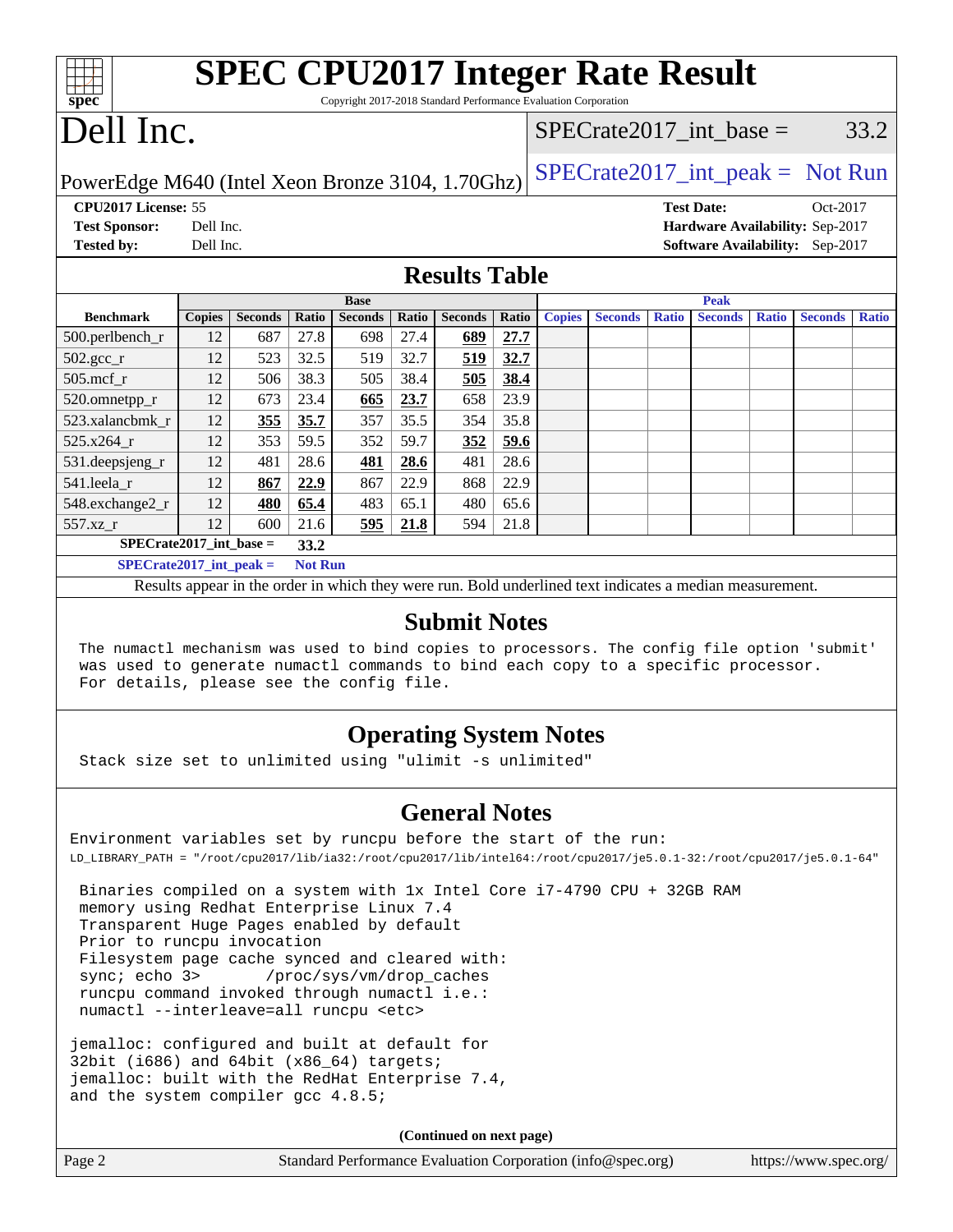| <b>SPEC CPU2017 Integer Rate Result</b><br>Copyright 2017-2018 Standard Performance Evaluation Corporation<br>$spec^*$                                                                                                                                                                                                                                                                                                                                                                                                                                                                                                                                                                                                                 |                                                                                                     |
|----------------------------------------------------------------------------------------------------------------------------------------------------------------------------------------------------------------------------------------------------------------------------------------------------------------------------------------------------------------------------------------------------------------------------------------------------------------------------------------------------------------------------------------------------------------------------------------------------------------------------------------------------------------------------------------------------------------------------------------|-----------------------------------------------------------------------------------------------------|
| Dell Inc.                                                                                                                                                                                                                                                                                                                                                                                                                                                                                                                                                                                                                                                                                                                              | 33.2<br>$SPECrate2017\_int\_base =$                                                                 |
| PowerEdge M640 (Intel Xeon Bronze 3104, 1.70Ghz)                                                                                                                                                                                                                                                                                                                                                                                                                                                                                                                                                                                                                                                                                       | $SPECrate2017\_int\_peak = Not Run$                                                                 |
| CPU2017 License: 55<br>Dell Inc.<br><b>Test Sponsor:</b><br>Dell Inc.<br><b>Tested by:</b>                                                                                                                                                                                                                                                                                                                                                                                                                                                                                                                                                                                                                                             | <b>Test Date:</b><br>Oct-2017<br>Hardware Availability: Sep-2017<br>Software Availability: Sep-2017 |
| <b>General Notes (Continued)</b>                                                                                                                                                                                                                                                                                                                                                                                                                                                                                                                                                                                                                                                                                                       |                                                                                                     |
| jemalloc: sources available via jemalloc.net                                                                                                                                                                                                                                                                                                                                                                                                                                                                                                                                                                                                                                                                                           |                                                                                                     |
| No: The test sponsor attests, as of date of publication, that CVE-2017-5754 (Meltdown)<br>is mitigated in the system as tested and documented.<br>No: The test sponsor attests, as of date of publication, that CVE-2017-5753 (Spectre variant 1)<br>is mitigated in the system as tested and documented.<br>No: The test sponsor attests, as of date of publication, that CVE-2017-5715 (Spectre variant 2)<br>is mitigated in the system as tested and documented.<br>This benchmark result is intended to provide perspective on                                                                                                                                                                                                    |                                                                                                     |
| past performance using the historical hardware and/or<br>software described on this result page.                                                                                                                                                                                                                                                                                                                                                                                                                                                                                                                                                                                                                                       |                                                                                                     |
| The system as described on this result page was formerly<br>generally available. At the time of this publication, it may<br>not be shipping, and/or may not be supported, and/or may fail<br>to meet other tests of General Availability described in the<br>SPEC OSG Policy document, http://www.spec.org/osg/policy.html                                                                                                                                                                                                                                                                                                                                                                                                             |                                                                                                     |
| This measured result may not be representative of the result<br>that would be measured were this benchmark run with hardware<br>and software available as of the publication date.                                                                                                                                                                                                                                                                                                                                                                                                                                                                                                                                                     |                                                                                                     |
| <b>Platform Notes</b>                                                                                                                                                                                                                                                                                                                                                                                                                                                                                                                                                                                                                                                                                                                  |                                                                                                     |
| BIOS settings:<br>Virtualization Technology disabled<br>System Profile set to Custom<br>CPU Power Management set to Maximum Performance<br>Memory Frequency set to Maximum Performance<br>Turbo Boost enabled<br>C States disabled<br>Memory Patrol Scrub disabled<br>PCI ASPM L1 Link Power Management disabled<br>Sysinfo program /root/cpu2017/bin/sysinfo<br>Rev: r5797 of 2017-06-14 96c45e4568ad54c135fd618bcc091c0f<br>running on linux-ejwa Fri Oct 27 23:30:21 2017<br>SUT (System Under Test) info as seen by some common utilities.<br>For more information on this section, see<br>https://www.spec.org/cpu2017/Docs/config.html#sysinfo<br>From /proc/cpuinfo<br>model name: $Intel(R)$ Xeon(R) Bronze 3104 CPU @ 1.70GHz |                                                                                                     |
| "physical id"s (chips)<br>2<br>12 "processors"                                                                                                                                                                                                                                                                                                                                                                                                                                                                                                                                                                                                                                                                                         |                                                                                                     |
| (Continued on next page)                                                                                                                                                                                                                                                                                                                                                                                                                                                                                                                                                                                                                                                                                                               |                                                                                                     |
| Page 3<br>Standard Performance Evaluation Corporation (info@spec.org)                                                                                                                                                                                                                                                                                                                                                                                                                                                                                                                                                                                                                                                                  | https://www.spec.org/                                                                               |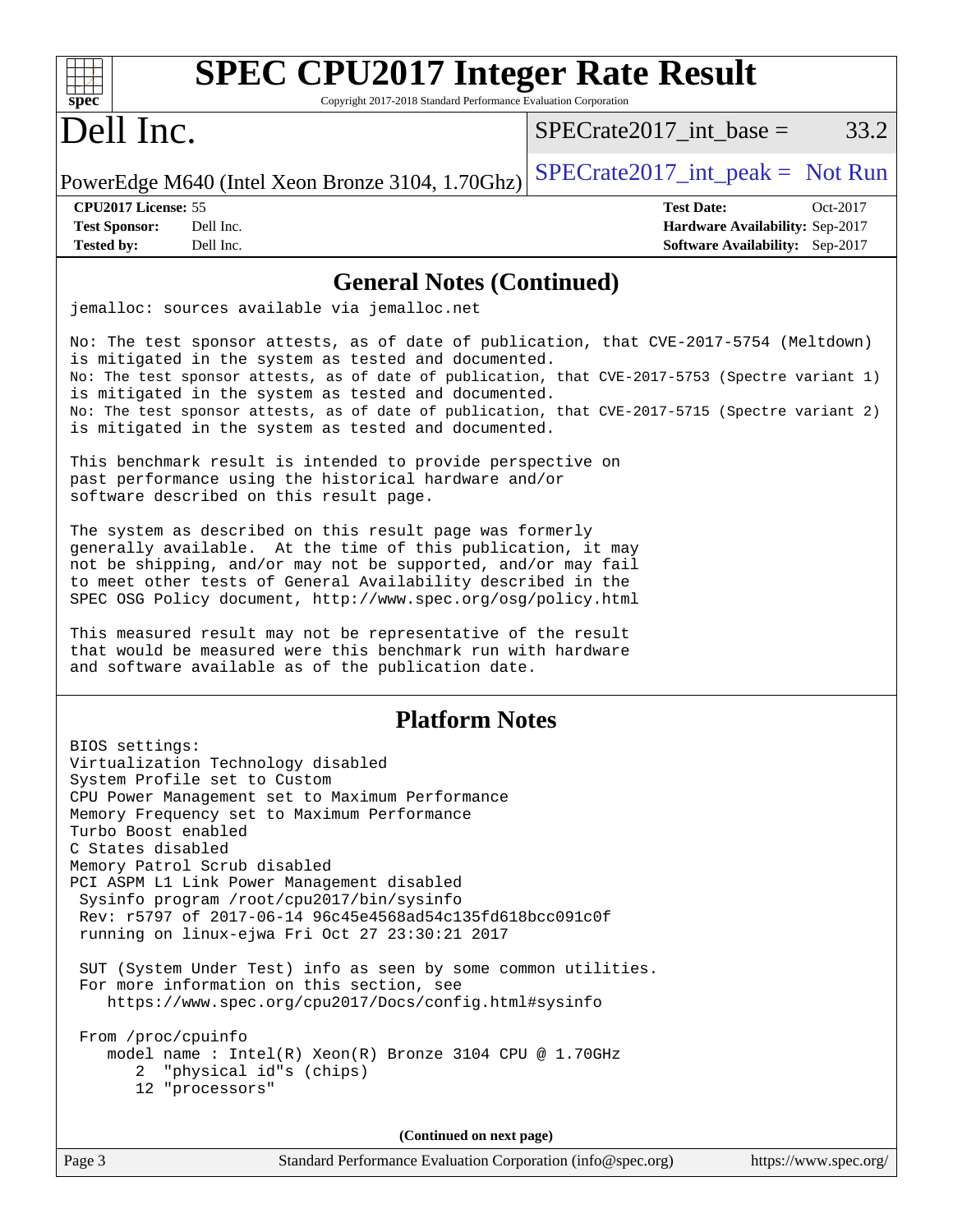| $spec^*$                                                                                                                                                                                                                                                                                                                                                                                                                                                                                                                                                                   | <b>SPEC CPU2017 Integer Rate Result</b><br>Copyright 2017-2018 Standard Performance Evaluation Corporation                                                                                                                                                                                                                                                                                                                                                                                                                                                                                                                                                                                                                                                                                                                                                                                                                                                                                                                                                                                                                                                                       |
|----------------------------------------------------------------------------------------------------------------------------------------------------------------------------------------------------------------------------------------------------------------------------------------------------------------------------------------------------------------------------------------------------------------------------------------------------------------------------------------------------------------------------------------------------------------------------|----------------------------------------------------------------------------------------------------------------------------------------------------------------------------------------------------------------------------------------------------------------------------------------------------------------------------------------------------------------------------------------------------------------------------------------------------------------------------------------------------------------------------------------------------------------------------------------------------------------------------------------------------------------------------------------------------------------------------------------------------------------------------------------------------------------------------------------------------------------------------------------------------------------------------------------------------------------------------------------------------------------------------------------------------------------------------------------------------------------------------------------------------------------------------------|
| Dell Inc.                                                                                                                                                                                                                                                                                                                                                                                                                                                                                                                                                                  | 33.2<br>$SPECrate2017\_int\_base =$                                                                                                                                                                                                                                                                                                                                                                                                                                                                                                                                                                                                                                                                                                                                                                                                                                                                                                                                                                                                                                                                                                                                              |
| PowerEdge M640 (Intel Xeon Bronze 3104, 1.70Ghz)                                                                                                                                                                                                                                                                                                                                                                                                                                                                                                                           | $SPECrate2017\_int\_peak = Not Run$                                                                                                                                                                                                                                                                                                                                                                                                                                                                                                                                                                                                                                                                                                                                                                                                                                                                                                                                                                                                                                                                                                                                              |
| CPU2017 License: 55<br><b>Test Sponsor:</b><br>Dell Inc.                                                                                                                                                                                                                                                                                                                                                                                                                                                                                                                   | <b>Test Date:</b><br>Oct-2017<br>Hardware Availability: Sep-2017                                                                                                                                                                                                                                                                                                                                                                                                                                                                                                                                                                                                                                                                                                                                                                                                                                                                                                                                                                                                                                                                                                                 |
| Dell Inc.<br><b>Tested by:</b>                                                                                                                                                                                                                                                                                                                                                                                                                                                                                                                                             | <b>Software Availability:</b> Sep-2017                                                                                                                                                                                                                                                                                                                                                                                                                                                                                                                                                                                                                                                                                                                                                                                                                                                                                                                                                                                                                                                                                                                                           |
|                                                                                                                                                                                                                                                                                                                                                                                                                                                                                                                                                                            | <b>Platform Notes (Continued)</b>                                                                                                                                                                                                                                                                                                                                                                                                                                                                                                                                                                                                                                                                                                                                                                                                                                                                                                                                                                                                                                                                                                                                                |
| cpu cores $: 6$<br>sibling: 6<br>physical 0: cores 0 1 2 3 4 5<br>physical 1: cores 0 1 2 3 4 5<br>From 1scpu:<br>Architecture:<br>$CPU$ op-mode(s):<br>Byte Order:<br>CPU(s):<br>On-line $CPU(s)$ list:<br>Thread(s) per core:<br>1<br>6<br>Core(s) per socket:<br>2<br>Socket(s):<br>$\overline{2}$<br>NUMA $node(s)$ :<br>Vendor ID:<br>6<br>CPU family:<br>Model:<br>85<br>Model name:<br>Stepping:<br>4<br>CPU MHz:<br>BogoMIPS:<br>Virtualization:<br>L1d cache:<br>Lli cache:<br>L2 cache:<br>L3 cache:<br>NUMA $node0$ $CPU(s):$<br>NUMA nodel $CPU(s):$<br>Flags: | cores, siblings (Caution: counting these is hw and system dependent. The following<br>excerpts from /proc/cpuinfo might not be reliable. Use with caution.)<br>x86 64<br>$32$ -bit, $64$ -bit<br>Little Endian<br>12<br>$0 - 11$<br>GenuineIntel<br>$Intel(R) Xeon(R) Bronze 3104 CPU @ 1.70GHz$<br>1696.023<br>3392.04<br>$VT - x$<br>32K<br>32K<br>1024K<br>8448K<br>0, 2, 4, 6, 8, 10<br>1, 3, 5, 7, 9, 11<br>fpu vme de pse tsc msr pae mce cx8 apic sep mtrr pge mca cmov<br>pat pse36 clflush dts acpi mmx fxsr sse sse2 ss ht tm pbe syscall nx pdpe1gb rdtscp<br>lm constant_tsc art arch_perfmon pebs bts rep_good nopl xtopology nonstop_tsc<br>aperfmperf eagerfpu pni pclmulqdq dtes64 monitor ds_cpl vmx smx est tm2 ssse3 sdbg<br>fma cx16 xtpr pdcm pcid dca sse4_1 sse4_2 x2apic movbe popcnt tsc_deadline_timer aes<br>xsave avx f16c rdrand lahf_lm abm 3dnowprefetch arat epb pln pts dtherm intel_pt<br>tpr_shadow vnmi flexpriority ept vpid fsgsbase tsc_adjust bmil hle avx2 smep bmi2<br>erms invpcid rtm cqm mpx avx512f avx512dq rdseed adx smap clflushopt clwb avx512cd<br>avx512bw avx512vl xsaveopt xsavec xgetbvl cqm_llc cqm_occup_llc pku ospke |
| /proc/cpuinfo cache data<br>cache size : 8448 KB                                                                                                                                                                                                                                                                                                                                                                                                                                                                                                                           |                                                                                                                                                                                                                                                                                                                                                                                                                                                                                                                                                                                                                                                                                                                                                                                                                                                                                                                                                                                                                                                                                                                                                                                  |
| physical chip.<br>$available: 2 nodes (0-1)$                                                                                                                                                                                                                                                                                                                                                                                                                                                                                                                               | From numactl --hardware WARNING: a numactl 'node' might or might not correspond to a                                                                                                                                                                                                                                                                                                                                                                                                                                                                                                                                                                                                                                                                                                                                                                                                                                                                                                                                                                                                                                                                                             |
|                                                                                                                                                                                                                                                                                                                                                                                                                                                                                                                                                                            | (Continued on next page)                                                                                                                                                                                                                                                                                                                                                                                                                                                                                                                                                                                                                                                                                                                                                                                                                                                                                                                                                                                                                                                                                                                                                         |
| Page 4                                                                                                                                                                                                                                                                                                                                                                                                                                                                                                                                                                     | Standard Performance Evaluation Corporation (info@spec.org)<br>https://www.spec.org/                                                                                                                                                                                                                                                                                                                                                                                                                                                                                                                                                                                                                                                                                                                                                                                                                                                                                                                                                                                                                                                                                             |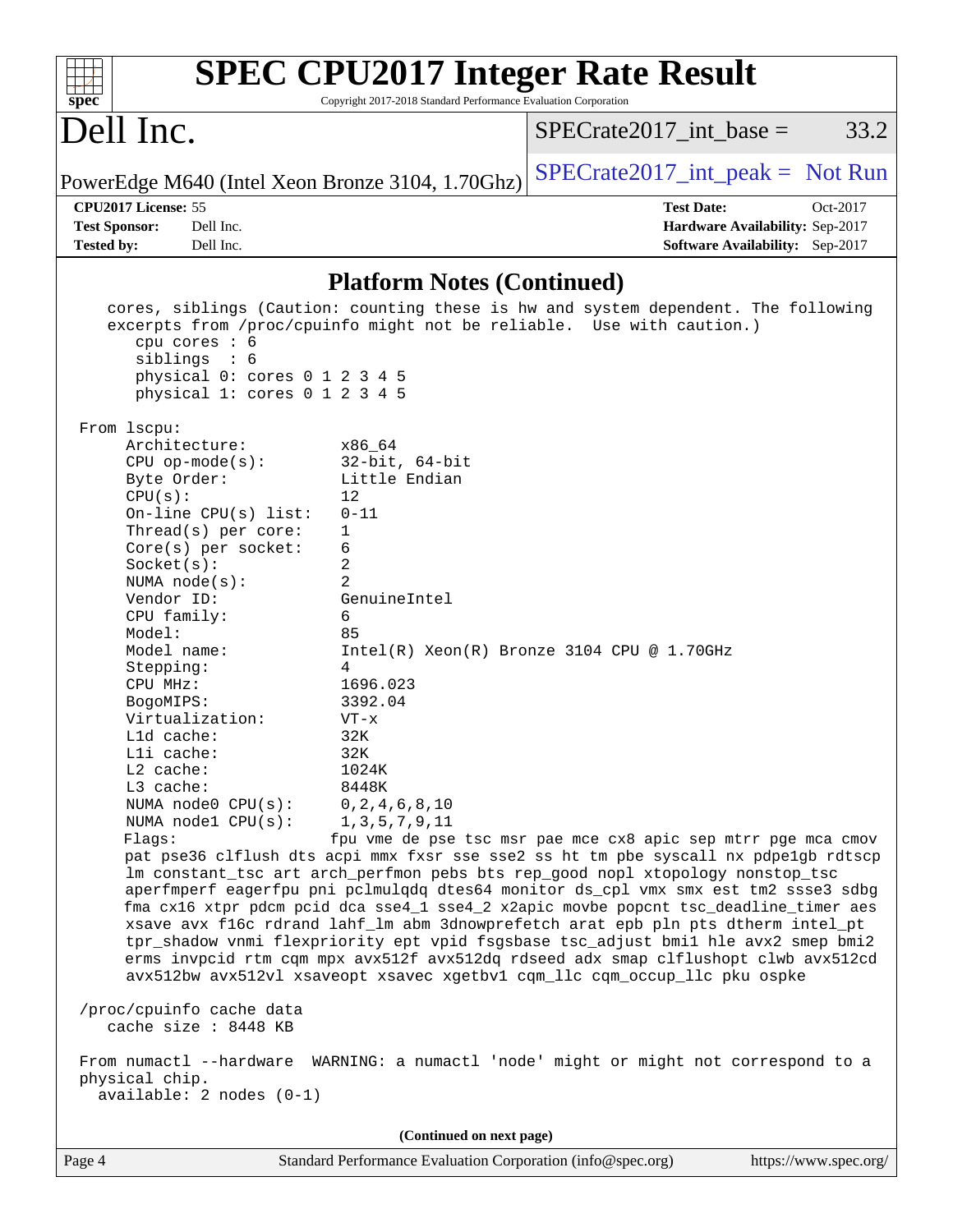| <b>SPEC CPU2017 Integer Rate Result</b><br>Copyright 2017-2018 Standard Performance Evaluation Corporation<br>$spec^*$                                                                                                                                                                                                                                                                                                                                                                                                                                                                                                                                                                                                                                                                                                                                                                                                                                                                                               |                                                                                                     |
|----------------------------------------------------------------------------------------------------------------------------------------------------------------------------------------------------------------------------------------------------------------------------------------------------------------------------------------------------------------------------------------------------------------------------------------------------------------------------------------------------------------------------------------------------------------------------------------------------------------------------------------------------------------------------------------------------------------------------------------------------------------------------------------------------------------------------------------------------------------------------------------------------------------------------------------------------------------------------------------------------------------------|-----------------------------------------------------------------------------------------------------|
| Dell Inc.                                                                                                                                                                                                                                                                                                                                                                                                                                                                                                                                                                                                                                                                                                                                                                                                                                                                                                                                                                                                            | $SPECrate2017\_int\_base =$<br>33.2                                                                 |
| PowerEdge M640 (Intel Xeon Bronze 3104, 1.70Ghz)                                                                                                                                                                                                                                                                                                                                                                                                                                                                                                                                                                                                                                                                                                                                                                                                                                                                                                                                                                     | $SPECTate2017\_int\_peak = Not Run$                                                                 |
| CPU2017 License: 55<br><b>Test Sponsor:</b><br>Dell Inc.<br><b>Tested by:</b><br>Dell Inc.                                                                                                                                                                                                                                                                                                                                                                                                                                                                                                                                                                                                                                                                                                                                                                                                                                                                                                                           | <b>Test Date:</b><br>Oct-2017<br>Hardware Availability: Sep-2017<br>Software Availability: Sep-2017 |
| <b>Platform Notes (Continued)</b>                                                                                                                                                                                                                                                                                                                                                                                                                                                                                                                                                                                                                                                                                                                                                                                                                                                                                                                                                                                    |                                                                                                     |
| node 0 cpus: 0 2 4 6 8 10<br>node 0 size: 96279 MB<br>node 0 free: 95765 MB<br>node 1 cpus: 1 3 5 7 9 11<br>node 1 size: 96736 MB<br>node 1 free: 96283 MB<br>node distances:<br>$\overline{0}$<br>$\overline{1}$<br>node<br>0 :<br>10<br>21<br>1:<br>21<br>10<br>From /proc/meminfo<br>MemTotal:<br>197648724 kB<br>HugePages_Total:<br>0<br>Hugepagesize:<br>2048 kB<br>From /etc/*release* /etc/*version*<br>SuSE-release:<br>SUSE Linux Enterprise Server 12 (x86_64)<br>$VERSION = 12$<br>$PATCHLEVEL = 3$<br># This file is deprecated and will be removed in a future service pack or release.<br># Please check /etc/os-release for details about this release.<br>os-release:<br>NAME="SLES"<br>VERSION="12-SP3"<br>VERSION ID="12.3"<br>PRETTY_NAME="SUSE Linux Enterprise Server 12 SP3"<br>ID="sles"<br>$ANSI\_COLOR = "0;32"$<br>CPE_NAME="cpe:/o:suse:sles:12:sp3"<br>uname $-a$ :<br>Linux linux-ejwa 4.4.70-2-default #1 SMP Wed Jun 7 15:12:06 UTC 2017 (4502c76) x86_64<br>x86 64 x86 64 GNU/Linux |                                                                                                     |
| run-level 3 Oct 14 02:39                                                                                                                                                                                                                                                                                                                                                                                                                                                                                                                                                                                                                                                                                                                                                                                                                                                                                                                                                                                             |                                                                                                     |
| SPEC is set to: /root/cpu2017<br>Size Used Avail Use% Mounted on<br>Filesystem<br>Type<br>/dev/sda3<br>btrfs 855G<br>25G 830G<br>$3\frac{6}{9}$ /                                                                                                                                                                                                                                                                                                                                                                                                                                                                                                                                                                                                                                                                                                                                                                                                                                                                    |                                                                                                     |
| Additional information from dmidecode follows. WARNING: Use caution when you interpret<br>this section. The 'dmidecode' program reads system data which is "intended to allow<br>hardware to be accurately determined", but the intent may not be met, as there are<br>frequent changes to hardware, firmware, and the "DMTF SMBIOS" standard.<br>BIOS Dell Inc. 1.0.0 08/10/2017                                                                                                                                                                                                                                                                                                                                                                                                                                                                                                                                                                                                                                    |                                                                                                     |
| (Continued on next page)                                                                                                                                                                                                                                                                                                                                                                                                                                                                                                                                                                                                                                                                                                                                                                                                                                                                                                                                                                                             |                                                                                                     |
| Standard Performance Evaluation Corporation (info@spec.org)<br>Page 5                                                                                                                                                                                                                                                                                                                                                                                                                                                                                                                                                                                                                                                                                                                                                                                                                                                                                                                                                | https://www.spec.org/                                                                               |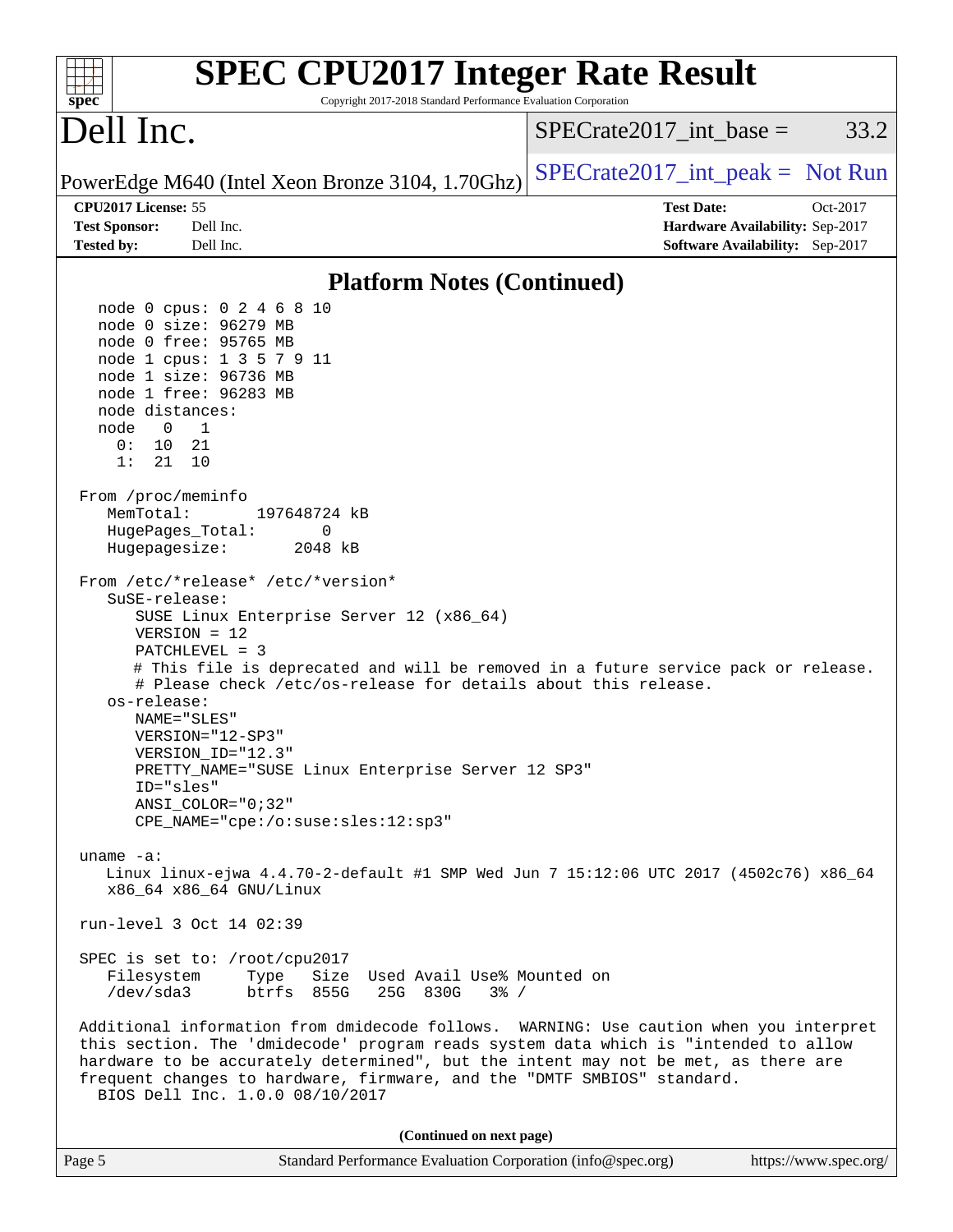| <b>SPEC CPU2017 Integer Rate Result</b><br>Copyright 2017-2018 Standard Performance Evaluation Corporation<br>spec <sup>®</sup>                                                                 |                                                                                                     |
|-------------------------------------------------------------------------------------------------------------------------------------------------------------------------------------------------|-----------------------------------------------------------------------------------------------------|
| Dell Inc.                                                                                                                                                                                       | $SPECrate2017\_int\_base =$<br>33.2                                                                 |
| PowerEdge M640 (Intel Xeon Bronze 3104, 1.70Ghz)                                                                                                                                                | $SPECrate2017\_int\_peak = Not Run$                                                                 |
| CPU2017 License: 55<br><b>Test Sponsor:</b><br>Dell Inc.<br><b>Tested by:</b><br>Dell Inc.                                                                                                      | <b>Test Date:</b><br>Oct-2017<br>Hardware Availability: Sep-2017<br>Software Availability: Sep-2017 |
| <b>Platform Notes (Continued)</b>                                                                                                                                                               |                                                                                                     |
| Memory:<br>9x 002C00B3002C 18ASF2G72PDZ-2G6D1 16 GB 2 rank 2666, configured at 2133<br>3x 00AD00B300AD HMA82GR7AFR8N-VK 16 GB 2 rank 2666, configured at 2133<br>4x Not Specified Not Specified |                                                                                                     |
| (End of data from sysinfo program)                                                                                                                                                              |                                                                                                     |
| <b>Compiler Version Notes</b>                                                                                                                                                                   |                                                                                                     |
| 500.perlbench_r(base) 502.gcc_r(base) 505.mcf_r(base) 525.x264_r(base)<br>CC.<br>$557.xx$ $r(base)$                                                                                             |                                                                                                     |
| icc (ICC) 18.0.0 20170811<br>Copyright (C) 1985-2017 Intel Corporation. All rights reserved.                                                                                                    |                                                                                                     |
| CXXC 520.omnetpp_r(base) 523.xalancbmk_r(base) 531.deepsjeng_r(base)<br>541.leela_r(base)                                                                                                       |                                                                                                     |
| icpc (ICC) 18.0.0 20170811<br>Copyright (C) 1985-2017 Intel Corporation. All rights reserved.                                                                                                   |                                                                                                     |
| 548.exchange2_r(base)<br>FC.                                                                                                                                                                    |                                                                                                     |
| ifort (IFORT) 18.0.0 20170811<br>Copyright (C) 1985-2017 Intel Corporation. All rights reserved.                                                                                                |                                                                                                     |
| <b>Base Compiler Invocation</b>                                                                                                                                                                 |                                                                                                     |
| C benchmarks:<br>icc                                                                                                                                                                            |                                                                                                     |
| $C_{++}$ benchmarks:<br>icpc                                                                                                                                                                    |                                                                                                     |
| Fortran benchmarks:<br>ifort                                                                                                                                                                    |                                                                                                     |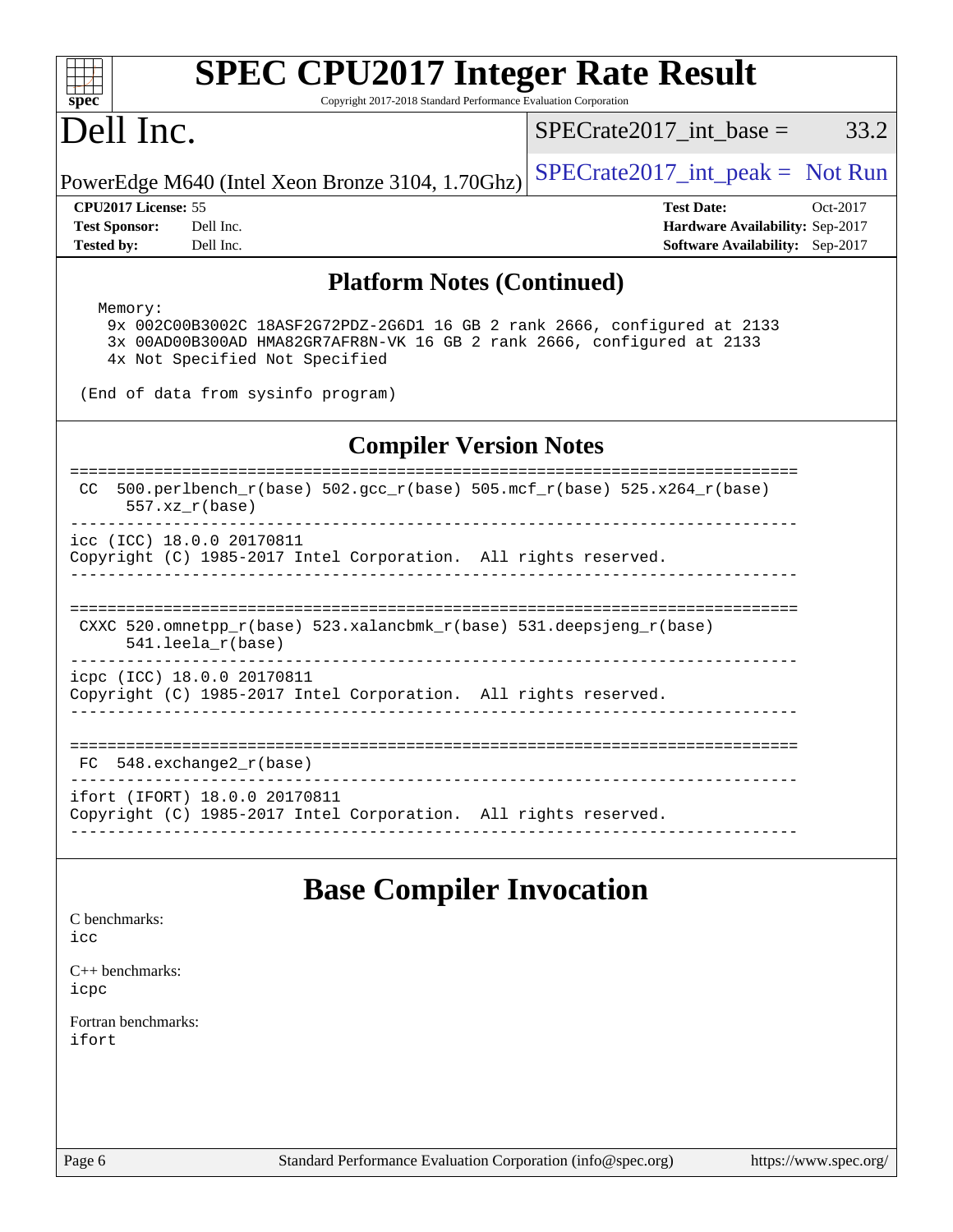

# **[SPEC CPU2017 Integer Rate Result](http://www.spec.org/auto/cpu2017/Docs/result-fields.html#SPECCPU2017IntegerRateResult)**

Copyright 2017-2018 Standard Performance Evaluation Corporation

## Dell Inc.

 $SPECTate2017\_int\_base = 33.2$ 

PowerEdge M640 (Intel Xeon Bronze 3104, 1.70Ghz)  $SPECrate2017\_int\_peak = Not Run$ 

**[CPU2017 License:](http://www.spec.org/auto/cpu2017/Docs/result-fields.html#CPU2017License)** 55 **[Test Date:](http://www.spec.org/auto/cpu2017/Docs/result-fields.html#TestDate)** Oct-2017 **[Test Sponsor:](http://www.spec.org/auto/cpu2017/Docs/result-fields.html#TestSponsor)** Dell Inc. **[Hardware Availability:](http://www.spec.org/auto/cpu2017/Docs/result-fields.html#HardwareAvailability)** Sep-2017 **[Tested by:](http://www.spec.org/auto/cpu2017/Docs/result-fields.html#Testedby)** Dell Inc. **[Software Availability:](http://www.spec.org/auto/cpu2017/Docs/result-fields.html#SoftwareAvailability)** Sep-2017

### **[Base Portability Flags](http://www.spec.org/auto/cpu2017/Docs/result-fields.html#BasePortabilityFlags)**

 500.perlbench\_r: [-DSPEC\\_LP64](http://www.spec.org/cpu2017/results/res2018q1/cpu2017-20180205-03300.flags.html#b500.perlbench_r_basePORTABILITY_DSPEC_LP64) [-DSPEC\\_LINUX\\_X64](http://www.spec.org/cpu2017/results/res2018q1/cpu2017-20180205-03300.flags.html#b500.perlbench_r_baseCPORTABILITY_DSPEC_LINUX_X64) 502.gcc\_r: [-DSPEC\\_LP64](http://www.spec.org/cpu2017/results/res2018q1/cpu2017-20180205-03300.flags.html#suite_basePORTABILITY502_gcc_r_DSPEC_LP64) 505.mcf\_r: [-DSPEC\\_LP64](http://www.spec.org/cpu2017/results/res2018q1/cpu2017-20180205-03300.flags.html#suite_basePORTABILITY505_mcf_r_DSPEC_LP64) 520.omnetpp\_r: [-DSPEC\\_LP64](http://www.spec.org/cpu2017/results/res2018q1/cpu2017-20180205-03300.flags.html#suite_basePORTABILITY520_omnetpp_r_DSPEC_LP64) 523.xalancbmk\_r: [-DSPEC\\_LP64](http://www.spec.org/cpu2017/results/res2018q1/cpu2017-20180205-03300.flags.html#suite_basePORTABILITY523_xalancbmk_r_DSPEC_LP64) [-DSPEC\\_LINUX](http://www.spec.org/cpu2017/results/res2018q1/cpu2017-20180205-03300.flags.html#b523.xalancbmk_r_baseCXXPORTABILITY_DSPEC_LINUX) 525.x264\_r: [-DSPEC\\_LP64](http://www.spec.org/cpu2017/results/res2018q1/cpu2017-20180205-03300.flags.html#suite_basePORTABILITY525_x264_r_DSPEC_LP64) 531.deepsjeng\_r: [-DSPEC\\_LP64](http://www.spec.org/cpu2017/results/res2018q1/cpu2017-20180205-03300.flags.html#suite_basePORTABILITY531_deepsjeng_r_DSPEC_LP64) 541.leela\_r: [-DSPEC\\_LP64](http://www.spec.org/cpu2017/results/res2018q1/cpu2017-20180205-03300.flags.html#suite_basePORTABILITY541_leela_r_DSPEC_LP64) 548.exchange2\_r: [-DSPEC\\_LP64](http://www.spec.org/cpu2017/results/res2018q1/cpu2017-20180205-03300.flags.html#suite_basePORTABILITY548_exchange2_r_DSPEC_LP64) 557.xz\_r: [-DSPEC\\_LP64](http://www.spec.org/cpu2017/results/res2018q1/cpu2017-20180205-03300.flags.html#suite_basePORTABILITY557_xz_r_DSPEC_LP64)

### **[Base Optimization Flags](http://www.spec.org/auto/cpu2017/Docs/result-fields.html#BaseOptimizationFlags)**

#### [C benchmarks](http://www.spec.org/auto/cpu2017/Docs/result-fields.html#Cbenchmarks):

[-Wl,-z,muldefs](http://www.spec.org/cpu2017/results/res2018q1/cpu2017-20180205-03300.flags.html#user_CCbase_link_force_multiple1_b4cbdb97b34bdee9ceefcfe54f4c8ea74255f0b02a4b23e853cdb0e18eb4525ac79b5a88067c842dd0ee6996c24547a27a4b99331201badda8798ef8a743f577) [-xCORE-AVX2](http://www.spec.org/cpu2017/results/res2018q1/cpu2017-20180205-03300.flags.html#user_CCbase_f-xCORE-AVX2) [-ipo](http://www.spec.org/cpu2017/results/res2018q1/cpu2017-20180205-03300.flags.html#user_CCbase_f-ipo) [-O3](http://www.spec.org/cpu2017/results/res2018q1/cpu2017-20180205-03300.flags.html#user_CCbase_f-O3) [-no-prec-div](http://www.spec.org/cpu2017/results/res2018q1/cpu2017-20180205-03300.flags.html#user_CCbase_f-no-prec-div) [-qopt-mem-layout-trans=3](http://www.spec.org/cpu2017/results/res2018q1/cpu2017-20180205-03300.flags.html#user_CCbase_f-qopt-mem-layout-trans_de80db37974c74b1f0e20d883f0b675c88c3b01e9d123adea9b28688d64333345fb62bc4a798493513fdb68f60282f9a726aa07f478b2f7113531aecce732043) [-L/usr/local/je5.0.1-64/lib](http://www.spec.org/cpu2017/results/res2018q1/cpu2017-20180205-03300.flags.html#user_CCbase_jemalloc_link_path64_4b10a636b7bce113509b17f3bd0d6226c5fb2346b9178c2d0232c14f04ab830f976640479e5c33dc2bcbbdad86ecfb6634cbbd4418746f06f368b512fced5394) [-ljemalloc](http://www.spec.org/cpu2017/results/res2018q1/cpu2017-20180205-03300.flags.html#user_CCbase_jemalloc_link_lib_d1249b907c500fa1c0672f44f562e3d0f79738ae9e3c4a9c376d49f265a04b9c99b167ecedbf6711b3085be911c67ff61f150a17b3472be731631ba4d0471706)

[C++ benchmarks:](http://www.spec.org/auto/cpu2017/Docs/result-fields.html#CXXbenchmarks)

[-Wl,-z,muldefs](http://www.spec.org/cpu2017/results/res2018q1/cpu2017-20180205-03300.flags.html#user_CXXbase_link_force_multiple1_b4cbdb97b34bdee9ceefcfe54f4c8ea74255f0b02a4b23e853cdb0e18eb4525ac79b5a88067c842dd0ee6996c24547a27a4b99331201badda8798ef8a743f577) [-xCORE-AVX2](http://www.spec.org/cpu2017/results/res2018q1/cpu2017-20180205-03300.flags.html#user_CXXbase_f-xCORE-AVX2) [-ipo](http://www.spec.org/cpu2017/results/res2018q1/cpu2017-20180205-03300.flags.html#user_CXXbase_f-ipo) [-O3](http://www.spec.org/cpu2017/results/res2018q1/cpu2017-20180205-03300.flags.html#user_CXXbase_f-O3) [-no-prec-div](http://www.spec.org/cpu2017/results/res2018q1/cpu2017-20180205-03300.flags.html#user_CXXbase_f-no-prec-div) [-qopt-mem-layout-trans=3](http://www.spec.org/cpu2017/results/res2018q1/cpu2017-20180205-03300.flags.html#user_CXXbase_f-qopt-mem-layout-trans_de80db37974c74b1f0e20d883f0b675c88c3b01e9d123adea9b28688d64333345fb62bc4a798493513fdb68f60282f9a726aa07f478b2f7113531aecce732043) [-L/usr/local/je5.0.1-64/lib](http://www.spec.org/cpu2017/results/res2018q1/cpu2017-20180205-03300.flags.html#user_CXXbase_jemalloc_link_path64_4b10a636b7bce113509b17f3bd0d6226c5fb2346b9178c2d0232c14f04ab830f976640479e5c33dc2bcbbdad86ecfb6634cbbd4418746f06f368b512fced5394) [-ljemalloc](http://www.spec.org/cpu2017/results/res2018q1/cpu2017-20180205-03300.flags.html#user_CXXbase_jemalloc_link_lib_d1249b907c500fa1c0672f44f562e3d0f79738ae9e3c4a9c376d49f265a04b9c99b167ecedbf6711b3085be911c67ff61f150a17b3472be731631ba4d0471706)

#### [Fortran benchmarks](http://www.spec.org/auto/cpu2017/Docs/result-fields.html#Fortranbenchmarks):

[-Wl,-z,muldefs](http://www.spec.org/cpu2017/results/res2018q1/cpu2017-20180205-03300.flags.html#user_FCbase_link_force_multiple1_b4cbdb97b34bdee9ceefcfe54f4c8ea74255f0b02a4b23e853cdb0e18eb4525ac79b5a88067c842dd0ee6996c24547a27a4b99331201badda8798ef8a743f577) [-xCORE-AVX2](http://www.spec.org/cpu2017/results/res2018q1/cpu2017-20180205-03300.flags.html#user_FCbase_f-xCORE-AVX2) [-ipo](http://www.spec.org/cpu2017/results/res2018q1/cpu2017-20180205-03300.flags.html#user_FCbase_f-ipo) [-O3](http://www.spec.org/cpu2017/results/res2018q1/cpu2017-20180205-03300.flags.html#user_FCbase_f-O3) [-no-prec-div](http://www.spec.org/cpu2017/results/res2018q1/cpu2017-20180205-03300.flags.html#user_FCbase_f-no-prec-div) [-qopt-mem-layout-trans=3](http://www.spec.org/cpu2017/results/res2018q1/cpu2017-20180205-03300.flags.html#user_FCbase_f-qopt-mem-layout-trans_de80db37974c74b1f0e20d883f0b675c88c3b01e9d123adea9b28688d64333345fb62bc4a798493513fdb68f60282f9a726aa07f478b2f7113531aecce732043) [-nostandard-realloc-lhs](http://www.spec.org/cpu2017/results/res2018q1/cpu2017-20180205-03300.flags.html#user_FCbase_f_2003_std_realloc_82b4557e90729c0f113870c07e44d33d6f5a304b4f63d4c15d2d0f1fab99f5daaed73bdb9275d9ae411527f28b936061aa8b9c8f2d63842963b95c9dd6426b8a) [-align array32byte](http://www.spec.org/cpu2017/results/res2018q1/cpu2017-20180205-03300.flags.html#user_FCbase_align_array32byte_b982fe038af199962ba9a80c053b8342c548c85b40b8e86eb3cc33dee0d7986a4af373ac2d51c3f7cf710a18d62fdce2948f201cd044323541f22fc0fffc51b6) [-L/usr/local/je5.0.1-64/lib](http://www.spec.org/cpu2017/results/res2018q1/cpu2017-20180205-03300.flags.html#user_FCbase_jemalloc_link_path64_4b10a636b7bce113509b17f3bd0d6226c5fb2346b9178c2d0232c14f04ab830f976640479e5c33dc2bcbbdad86ecfb6634cbbd4418746f06f368b512fced5394) [-ljemalloc](http://www.spec.org/cpu2017/results/res2018q1/cpu2017-20180205-03300.flags.html#user_FCbase_jemalloc_link_lib_d1249b907c500fa1c0672f44f562e3d0f79738ae9e3c4a9c376d49f265a04b9c99b167ecedbf6711b3085be911c67ff61f150a17b3472be731631ba4d0471706)

#### **[Base Other Flags](http://www.spec.org/auto/cpu2017/Docs/result-fields.html#BaseOtherFlags)**

|        | o                                                                               |
|--------|---------------------------------------------------------------------------------|
|        | C benchmarks:                                                                   |
|        | $-m64 - std= c11$                                                               |
|        | $C_{++}$ benchmarks:                                                            |
| $-m64$ |                                                                                 |
|        |                                                                                 |
| $-m64$ | Fortran benchmarks:                                                             |
|        |                                                                                 |
|        |                                                                                 |
|        | The flags files that were used to format this result can be browsed at          |
|        | http://www.spec.org/cpu2017/flags/Intel-ic18.0-official-linux64.2017-10-19.html |
|        | http://www.spec.org/cpu2017/flags/Dell-Platform-Flags-PowerEdge14G-revD.html    |
|        |                                                                                 |
|        |                                                                                 |
|        |                                                                                 |